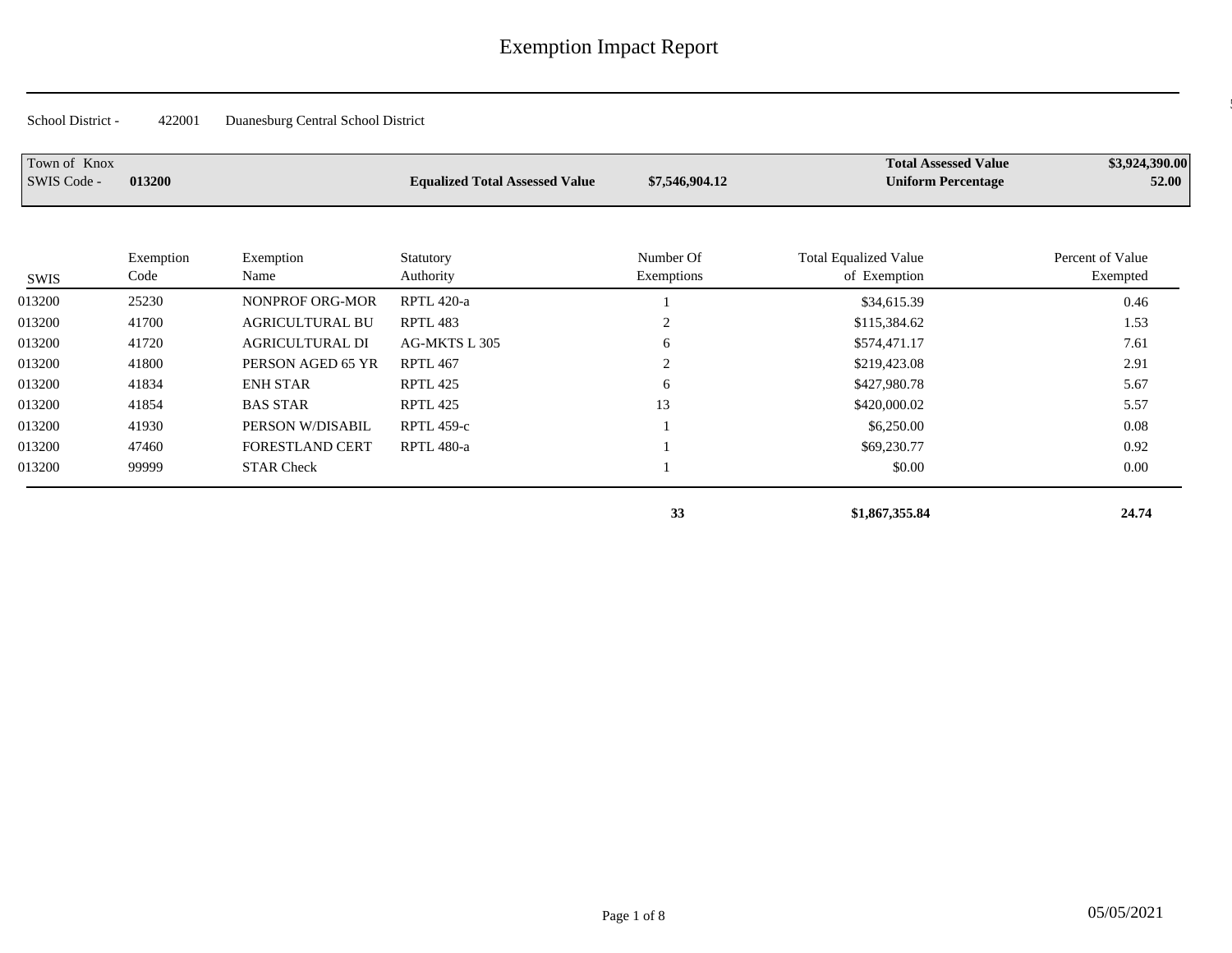| Town of Charleston<br>SWIS Code - | 272400            |                         | <b>Equalized Total Assessed Value</b> | \$10,587,686.45         | <b>Total Assessed Value</b><br><b>Uniform Percentage</b> | \$10,058,302.00<br>95.00     |
|-----------------------------------|-------------------|-------------------------|---------------------------------------|-------------------------|----------------------------------------------------------|------------------------------|
| SWIS                              | Exemption<br>Code | Exemption<br>Name       | Statutory<br>Authority                | Number Of<br>Exemptions | <b>Total Equalized Value</b><br>of Exemption             | Percent of Value<br>Exempted |
| 272400                            | 25120             | NONPROF ORGNZTN         | <b>RPTL 420-a</b>                     |                         | \$241,052.63                                             | 2.28                         |
| 272400                            | 25230             | NONPROF ORG-MOR         | RPTL 420-a                            |                         | \$156,947.37                                             | 1.48                         |
| 272400                            | 26400             | <b>VOLUNTEER FIRE C</b> | RPTL 464(2)                           |                         | \$322,210.53                                             | 3.04                         |
| 272400                            | 41834             | <b>ENH STAR</b>         | <b>RPTL 425</b>                       | 15                      | \$967,600.01                                             | 9.14                         |
| 272400                            | 41854             | <b>BAS STAR</b>         | RPTL 425                              | 20                      | \$600,000.01                                             | 5.67                         |
| 272400                            | 47100             | <b>MASS TELECOM CE</b>  | RPTL 499-qqqq                         |                         | \$1,336.84                                               | 0.01                         |
| 272400                            | 49500             | PRIVATE SOLAR/WIN       | <b>RPTL 487</b>                       |                         | \$13,263.16                                              | 0.13                         |
| 272400                            | 99999             | <b>STAR Check</b>       |                                       | 5                       | \$0.00                                                   | 0.00                         |
|                                   |                   |                         |                                       | 50                      | \$2,302,410.56                                           | 21.75                        |

 $\overline{\mathcal{C}}$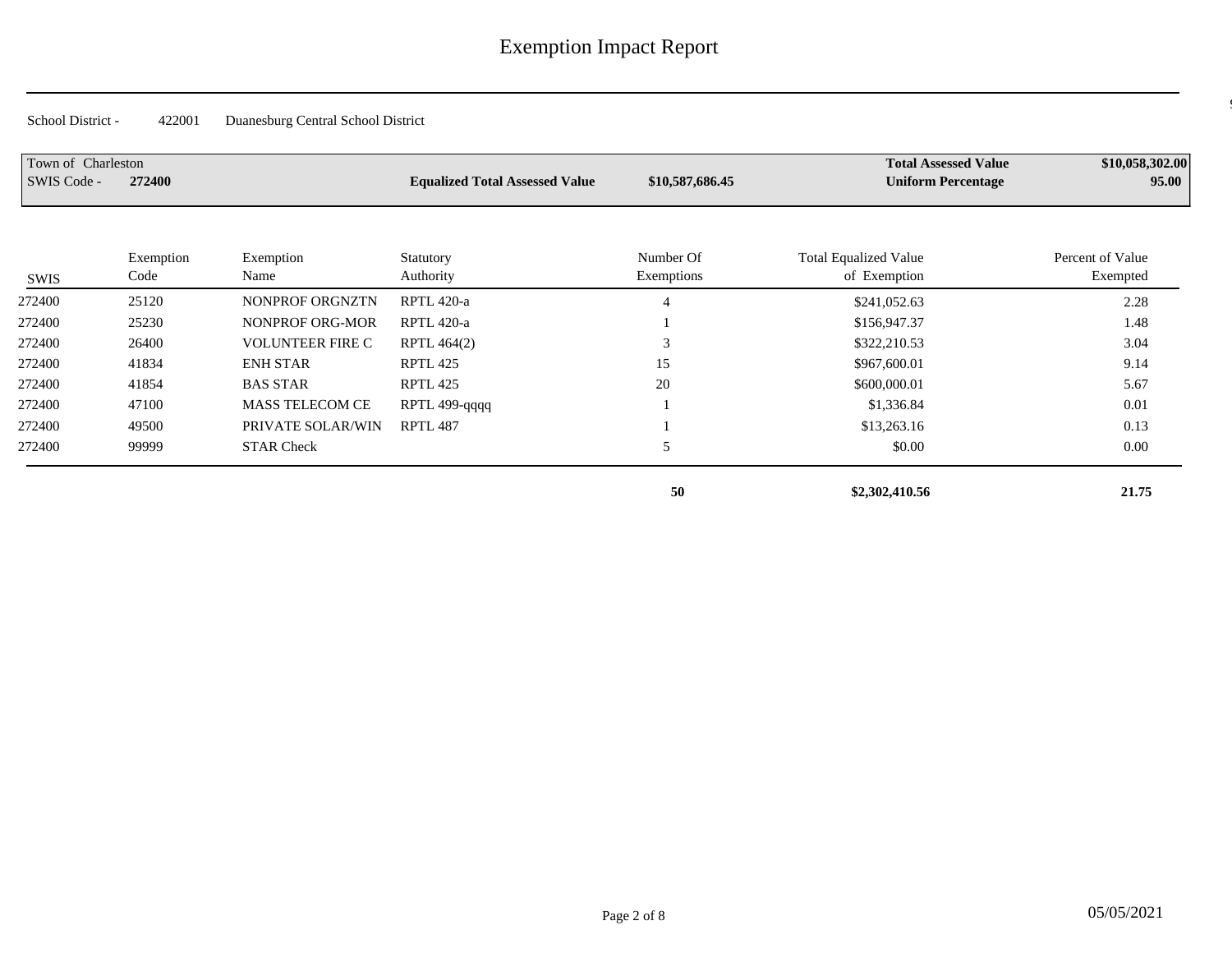$10$ 

| Town of Florida<br>SWIS Code - | 272600            |                        | <b>Equalized Total Assessed Value</b> | \$1,975,733.00          | <b>Total Assessed Value</b><br><b>Uniform Percentage</b> | \$1,975,733.00<br>100.00     |
|--------------------------------|-------------------|------------------------|---------------------------------------|-------------------------|----------------------------------------------------------|------------------------------|
| SWIS                           | Exemption<br>Code | Exemption<br>Name      | Statutory<br>Authority                | Number Of<br>Exemptions | <b>Total Equalized Value</b><br>of Exemption             | Percent of Value<br>Exempted |
| 272600                         | 27350             | <b>CEMETERY - PRIV</b> | RPTL 446                              |                         | \$1,000.00                                               | 0.05                         |
| 272600                         | 41720             | <b>AGRICULTURAL DI</b> | AG-MKTS L 305                         |                         | \$98,230.00                                              | 4.97                         |
| 272600                         | 41854             | <b>BAS STAR</b>        | <b>RPTL 425</b>                       |                         | \$150,000.00                                             | 7.59                         |
| 272600                         | 99999             | <b>STAR Check</b>      |                                       | $\sim$                  | \$0.00                                                   | 0.00                         |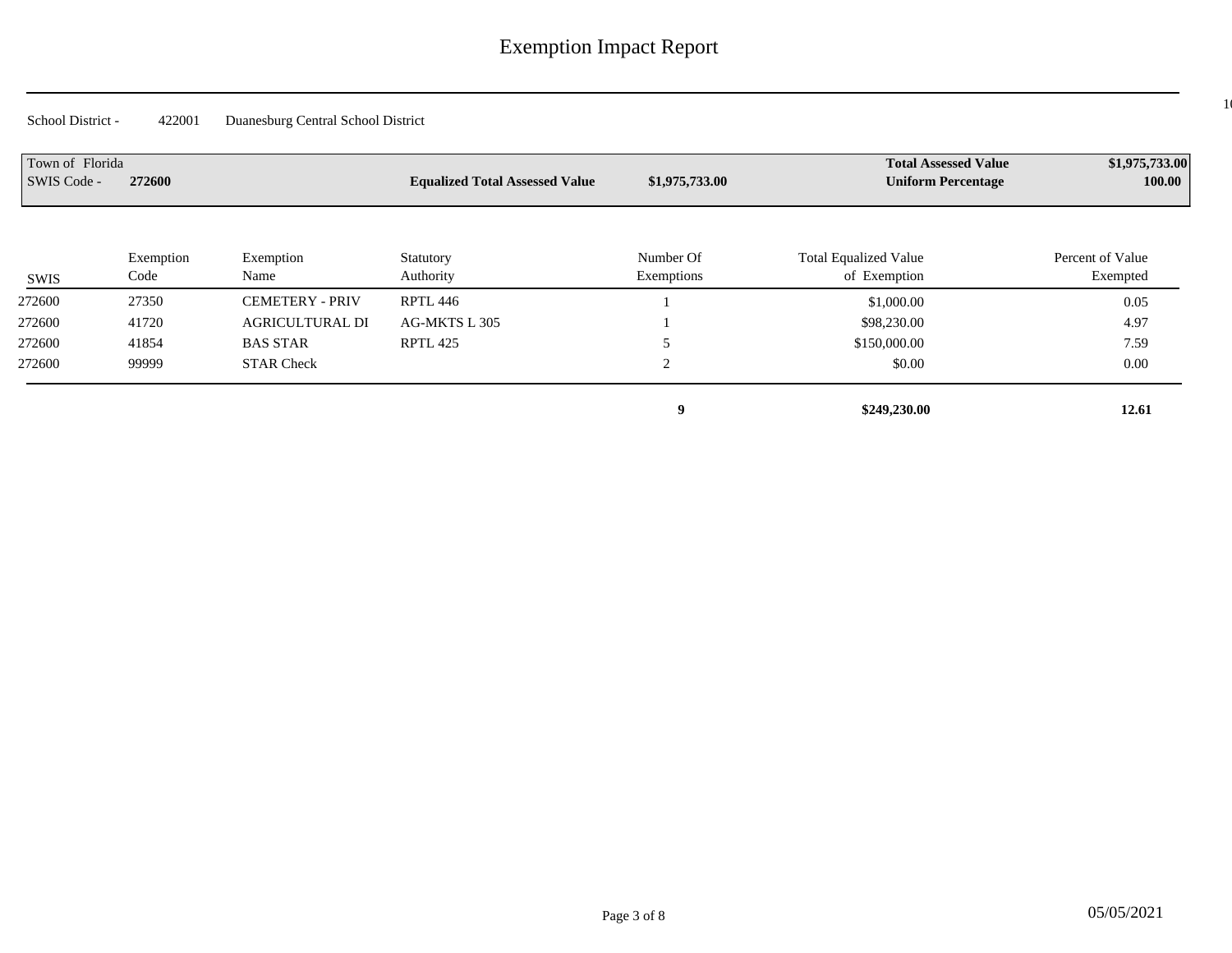| Town of Village of Delanson<br>SWIS Code - | 422001            |                          | <b>Equalized Total Assessed Value</b> | \$33,503,576.30         | <b>Total Assessed Value</b><br><b>Uniform Percentage</b> | \$9,984,066.00<br>29.80      |
|--------------------------------------------|-------------------|--------------------------|---------------------------------------|-------------------------|----------------------------------------------------------|------------------------------|
| SWIS                                       | Exemption<br>Code | Exemption<br>Name        | Statutory<br>Authority                | Number Of<br>Exemptions | <b>Total Equalized Value</b><br>of Exemption             | Percent of Value<br>Exempted |
| 422001                                     | 13500             | TOWN OWNED PRO           | RPTL 406(1)                           | $\overline{2}$          | \$74,832.21                                              | 0.22                         |
| 422001                                     | 13650             | <b>VILLAGE OWNED (</b>   | RPTL 406(1)                           |                         | \$227,181.20                                             | 0.68                         |
| 422001                                     | 13800             | <b>SCHOOL DISTRICT P</b> | <b>RPTL 408</b>                       |                         | \$7,635,570.27                                           | 22.79                        |
| 422001                                     | 25110             | NONPROF ORGNZTN          | <b>RPTL 420-a</b>                     |                         | \$1,042,952.99                                           | 3.11                         |
| 422001                                     | 25130             | NONPROF ORGNZTN          | RPTL 420-a                            |                         | \$3,355,704.61                                           | 10.02                        |
| 422001                                     | 41804             | PERSON AGED 65 YR        | <b>RPTL 467</b>                       |                         | \$45,134.23                                              | 0.13                         |
| 422001                                     | 41805             | PERSON AGED 65 YR        | <b>RPTL 467</b>                       |                         | \$47,483.22                                              | 0.14                         |
| 422001                                     | 41834             | <b>ENH STAR</b>          | RPTL 425                              | 9                       | \$661,979.85                                             | 1.98                         |
| 422001                                     | 41854             | <b>BAS STAR</b>          | RPTL 425                              | 62                      | \$2,047,248.27                                           | 6.11                         |
| 422001                                     | 99999             | <b>STAR Check</b>        |                                       | 15                      | \$0.00                                                   | 0.00                         |
|                                            |                   |                          |                                       | 98                      | \$15,138,086.85                                          | 45.18                        |

 $\sim$  05 Village of Delanso 422001 29.80  $\pm$  0.984,000  $\pm$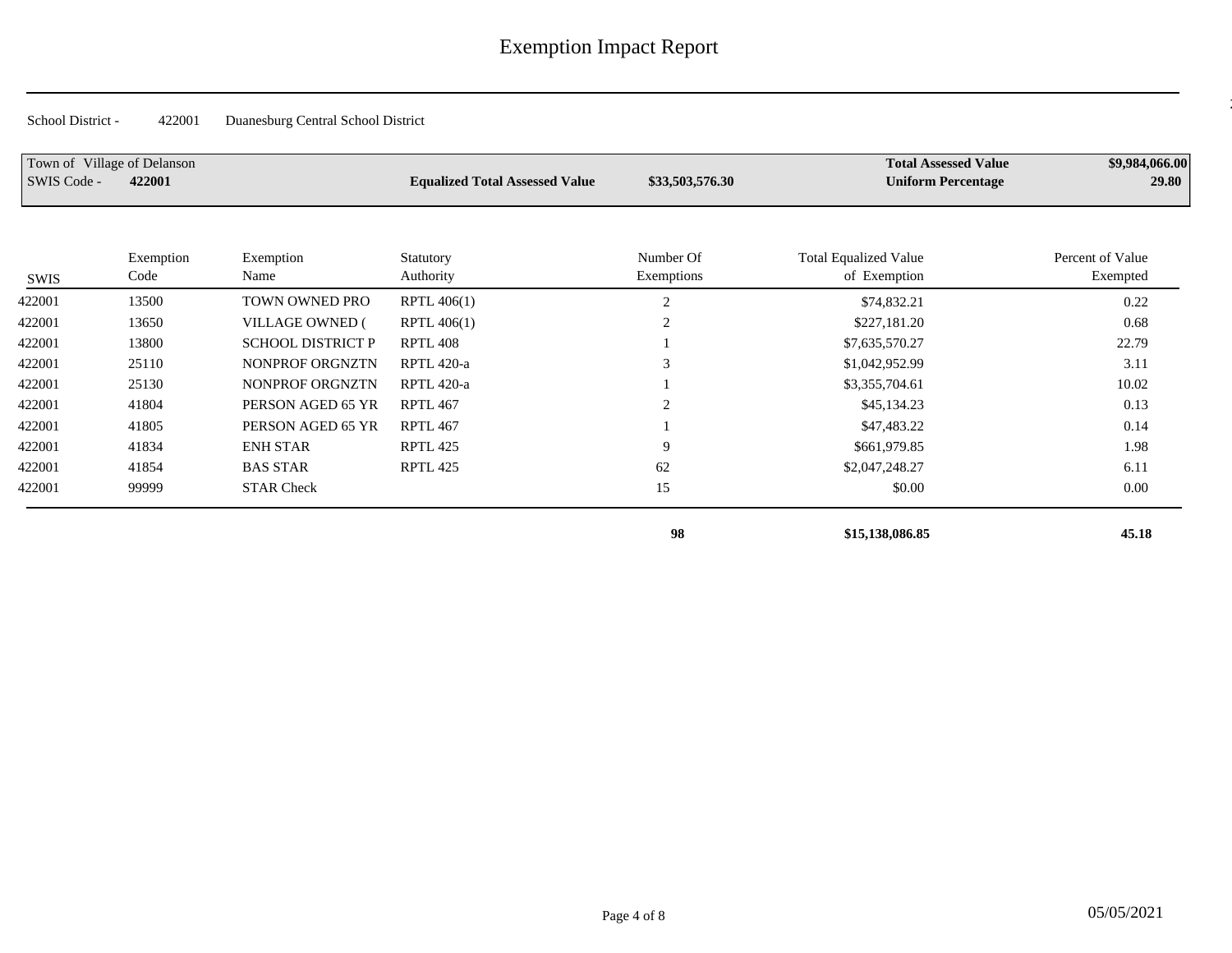$\frac{2}{3}$ 

| Town of Duanesburg<br>SWIS Code - | 422089            |                          | <b>Equalized Total Assessed Value</b> | \$431,294,565.79        | <b>Total Assessed Value</b><br><b>Uniform Percentage</b> | \$128,525,784.00<br>29.80    |
|-----------------------------------|-------------------|--------------------------|---------------------------------------|-------------------------|----------------------------------------------------------|------------------------------|
| <b>SWIS</b>                       | Exemption<br>Code | Exemption<br>Name        | Statutory<br>Authority                | Number Of<br>Exemptions | <b>Total Equalized Value</b><br>of Exemption             | Percent of Value<br>Exempted |
| 422089                            | 12100             | NY STATE OWNED P         | RPTL 404(1)                           | 6                       | \$110,067.11                                             | 0.03                         |
| 422089                            | 13500             | TOWN OWNED PRO           | RPTL 406(1)                           | 6                       | \$3,383,556.96                                           | 0.78                         |
| 422089                            | 13650             | VILLAGE OWNED (          | RPTL 406(1)                           | 2                       | \$47,986.58                                              | 0.01                         |
| 422089                            | 13740             | <b>VILLG SEWER/WATE</b>  | RPTL 406(3)                           | 3                       | \$1,042,952.99                                           | 0.24                         |
| 422089                            | 13800             | <b>SCHOOL DISTRICT P</b> | <b>RPTL 408</b>                       | 2                       | \$2,565,771.74                                           | 0.59                         |
| 422089                            | 21600             | <b>CLERGY RESIDENC</b>   | <b>RPTL 462</b>                       |                         | \$152,684.56                                             | 0.04                         |
| 422089                            | 25110             | NONPROF ORGNZTN          | RPTL 420-a                            | 7                       | \$2,287,248.26                                           | 0.53                         |
| 422089                            | 25130             | NONPROF ORGNZTN          | RPTL 420-a                            | 3                       | \$824,832.19                                             | 0.19                         |
| 422089                            | 25300             | NONPROF ORGNZTN          | <b>RPTL 420-b</b>                     | 3                       | \$605,704.68                                             | 0.14                         |
| 422089                            | 26400             | <b>VOLUNTEER FIRE C</b>  | RPTL 464(2)                           | 2                       | \$567,114.08                                             | 0.13                         |
| 422089                            | 27350             | <b>CEMETERY - PRIV</b>   | <b>RPTL 446</b>                       | .5                      | \$18,791.95                                              | 0.00                         |
| 422089                            | 41400             | <b>CLERGY</b>            | <b>RPTL 460</b>                       | 5                       | \$25,167.78                                              | 0.01                         |
| 422089                            | 41720             | <b>AGRICULTURAL DI</b>   | AG-MKTS L 305                         | 68                      | \$2,512,506.65                                           | 0.58                         |
| 422089                            | 41730             | <b>AGRICULTURL LAN</b>   | AG MKTS L 306                         | 5                       | \$160,174.49                                             | 0.04                         |
| 422089                            | 41800             | PERSON AGED 65 YR        | RPTL 467                              | 9                       | \$580,832.20                                             | 0.13                         |
| 422089                            | 41804             | PERSON AGED 65 YR        | <b>RPTL 467</b>                       | 14                      | \$479,238.24                                             | 0.11                         |
| 422089                            | 41805             | PERSON AGED 65 YR        | RPTL 467                              | 14                      | \$1,208,892.59                                           | 0.28                         |
| 422089                            | 41834             | <b>ENH STAR</b>          | <b>RPTL 425</b>                       | 287                     | \$21,335,251.11                                          | 4.95                         |
| 422089                            | 41854             | <b>BAS STAR</b>          | <b>RPTL 425</b>                       | 877                     | \$28,379,999.25                                          | 6.58                         |
| 422089                            | 42100             | SILOS, STORAGE TA        | <b>RPTL 483-a</b>                     |                         | \$62,751.68                                              | 0.01                         |
| 422089                            | 47450             | FORESTLAND UNDE          | <b>RPTL 480</b>                       |                         | \$30,335.57                                              | 0.01                         |
| 422089                            | 47610             | <b>BUSNS INVEST:NOT</b>  | <b>RPTL 485-b</b>                     |                         | \$154,362.41                                             | 0.04                         |
| 422089                            | 49500             | PRIVATE SOLAR/WIN        | <b>RPTL 487</b>                       |                         | \$2,055,704.64                                           | 0.48                         |
| 422089                            | 99999             | <b>STAR Check</b>        |                                       | 206                     | \$0.00                                                   | 0.00                         |
|                                   |                   |                          |                                       | 1,529                   | \$68,591,927.72                                          | 15.90                        |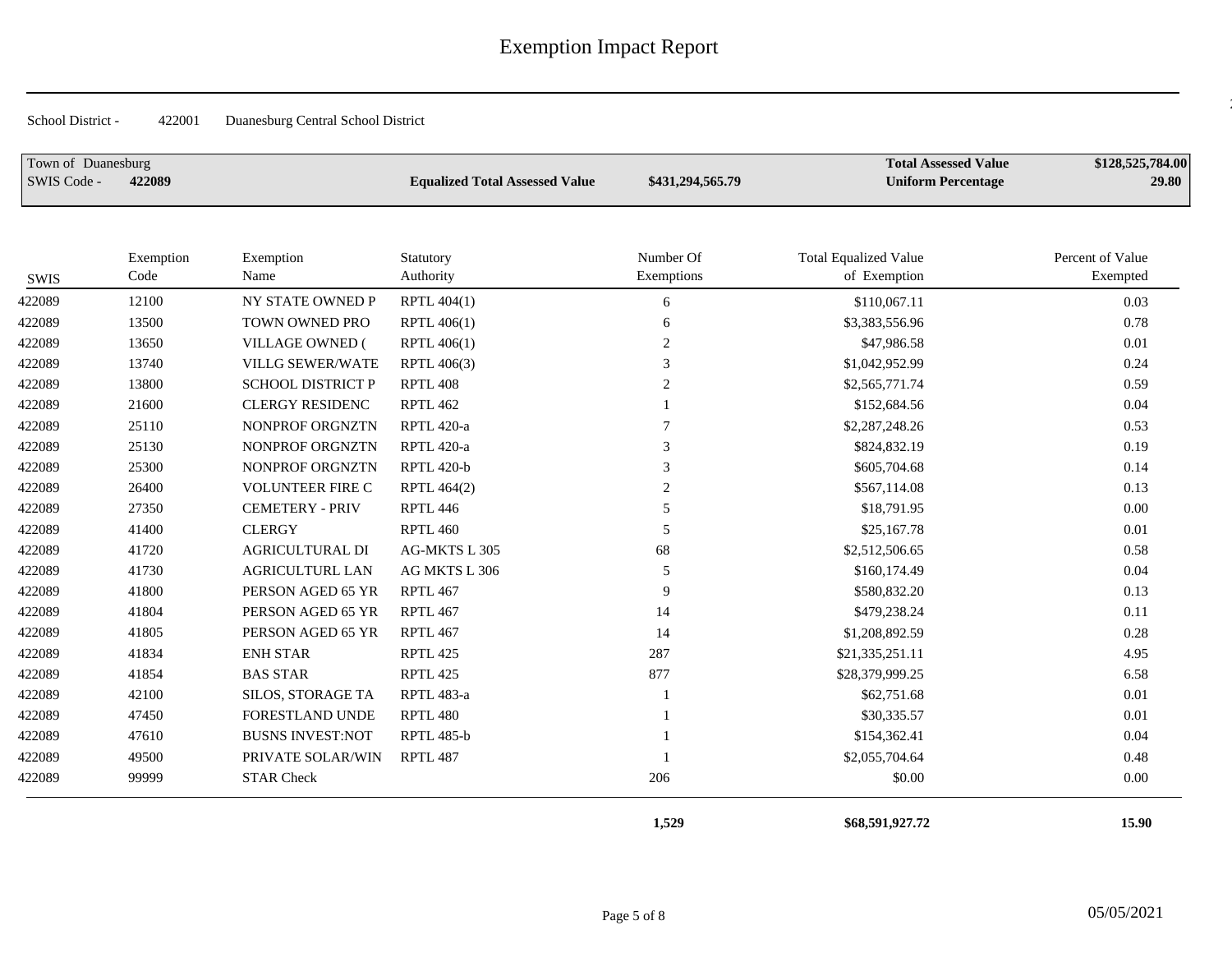06 Princetown 422600 31.00 \$262,470.00 \$262,470.00

| Town of Princetown<br>SWIS Code - | 422600            |                        | <b>Equalized Total Assessed Value</b> | \$846,677.41            | <b>Total Assessed Value</b><br><b>Uniform Percentage</b> | \$262,470.00<br><b>31.00</b> |
|-----------------------------------|-------------------|------------------------|---------------------------------------|-------------------------|----------------------------------------------------------|------------------------------|
| SWIS                              | Exemption<br>Code | Exemption<br>Name      | Statutory<br>Authority                | Number Of<br>Exemptions | <b>Total Equalized Value</b><br>of Exemption             | Percent of Value<br>Exempted |
| 422600                            | 41730             | <b>AGRICULTURL LAN</b> | AG MKTS L 306                         |                         | \$24,945.16                                              | 2.95                         |
| 422600                            | 41834             | <b>ENH STAR</b>        | <b>RPTL 425</b>                       |                         | \$74,290.32                                              | 8.77                         |
| 422600                            | 41854             | <b>BAS STAR</b>        | <b>RPTL 425</b>                       |                         | \$63,870.97                                              | 7.54                         |
|                                   |                   |                        |                                       | 4                       | \$163,106.45                                             | 19.26                        |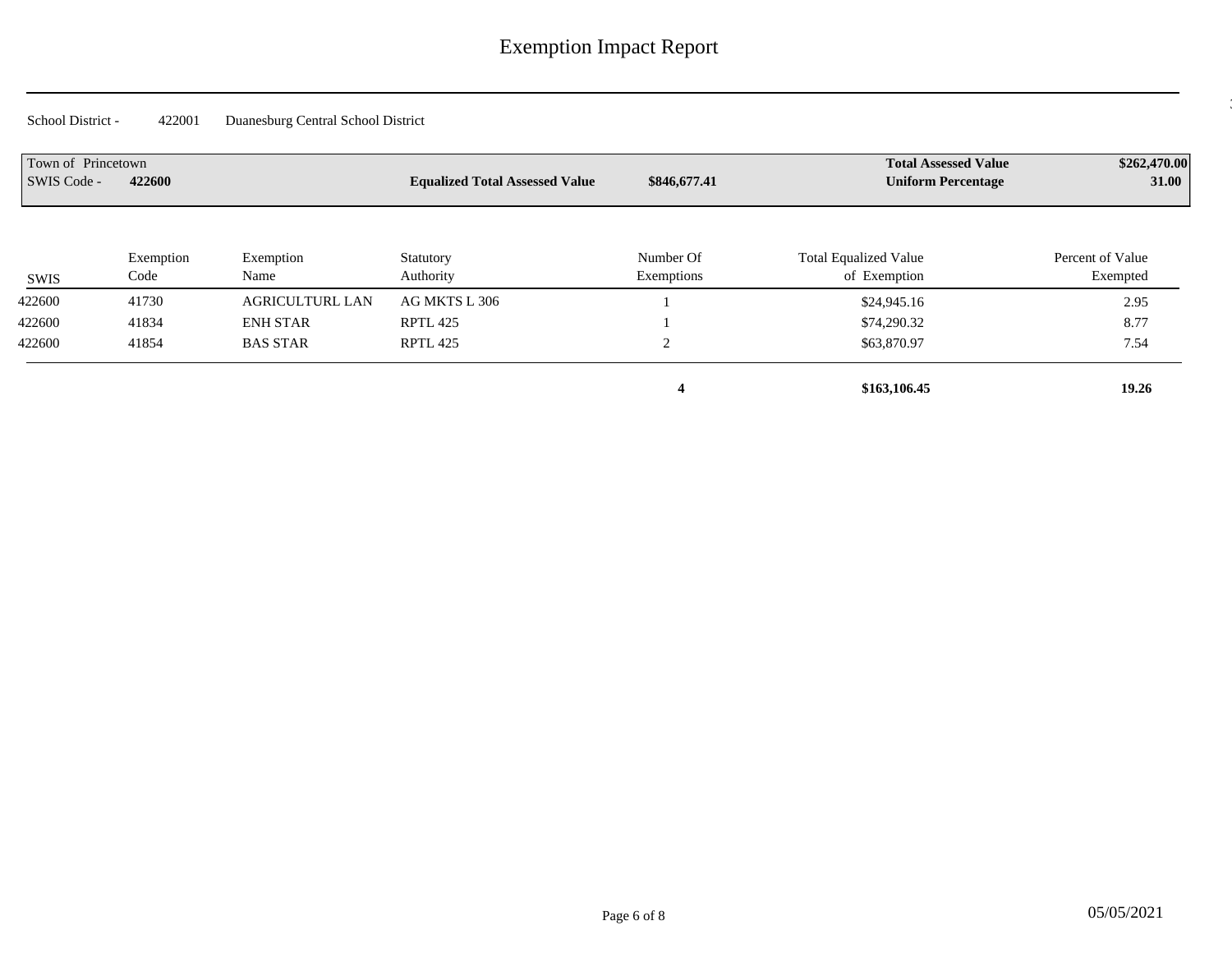| Town of Schoharie<br>SWIS Code - | 434289            |                        | <b>Equalized Total Assessed Value</b> | \$264,414.50            | <b>Total Assessed Value</b><br><b>Uniform Percentage</b> | \$244,319.00<br>92.40        |
|----------------------------------|-------------------|------------------------|---------------------------------------|-------------------------|----------------------------------------------------------|------------------------------|
| SWIS                             | Exemption<br>Code | Exemption<br>Name      | Statutory<br>Authority                | Number Of<br>Exemptions | <b>Total Equalized Value</b><br>of Exemption             | Percent of Value<br>Exempted |
| 434289                           | 41720             | <b>AGRICULTURAL DI</b> | AG-MKTS L 305                         |                         | \$46,418.83                                              | 17.56                        |
| 434289                           | 41854             | <b>BAS STAR</b>        | RPTL 425                              |                         | \$31,093.07                                              | 11.76                        |
|                                  |                   |                        |                                       |                         | \$77,511.90                                              | 29.31                        |

 $\overline{\mathcal{O}}$